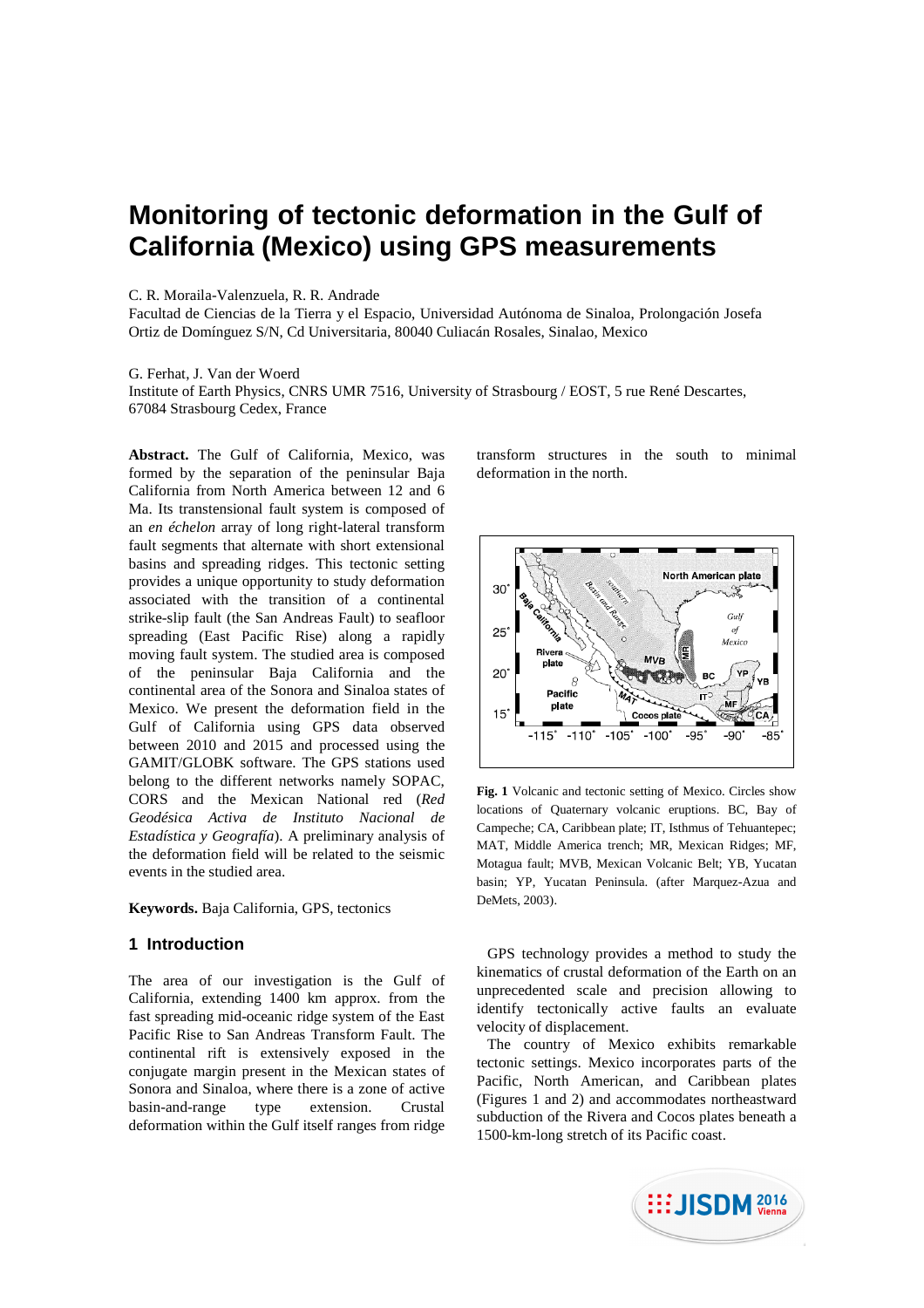

**Fig. 2** Earthquakes of at least M6.0 in Mexico since 1900 (USGS report)

In addition, the country is bisected by the Mexican Volcanic Belt, which extends eastsoutheastward across Mexico for more than 1000 km above the 80–100 km depth contour of the subducting Rivera and Cocos plates (Pardo and Suarez, 1995).



**Fig. 3** Tectonic setting of the Gulf of California (after Zhang et Paulssen, 2012); SAF: San Andreas fault; EPR: East Pacific rise.

Earthquakes associated with the faults that separate these five tectonic plates, as well as earthquakes and volcanism within the volcanic belt constitute significant natural hazards to much of central and southern Mexico. The Gulf of California presents a moderate seismic hazard (Figure 2) whereas a M7.2 occurred in 2010.

# **3 Previous GPS monitoring in Mexico and Baja California**

Marquez-Azua and DeMets (2003) combine velocities for 14 continuous GPS stations spanning Mexico and 173 additional continuous GPS sites on the North American and Pacific plates to study the large-scale deformation of Mexico on the period 1993 to June 2001.

These station velocities, which are derived from more than 6000 days of previously unused GPS data, provide the first view of the crustal velocity field of Mexico. Their key results are as follows: (1) Areas north of the Mexican Volcanic Belt, not including Baja California, move with the North American plate interior within the 1–2 mm/yr station velocity uncertainties. Station velocities for the Mexican Basin and Range are consistent with no present-day extension and yield an upper 95% limit of 1–3 mm/yr for any regional extension. (2) South of the Mexican Volcanic Belt, five of the six sites move significantly relative to the North American plate. All sites in the Yucatan Peninsula move toward the east at 3–4 mm/yr, possibly defining an independent Yucatan block. (3) Site velocities are consistent with limits of 0–4 mm/yr for present slip across the Mexican Volcanic Belt. (4) Tampico, on the gulf coast, exhibits eastward motion consistent with gravity sliding known to occur in the adjacent Mexican Ridges fold belt. (5) Southeastward motion of La Paz relative to the Pacific plate is consistent with the hypothesis that the Baja Peninsula is not fully attached to the Pacific plate. (6) Residual velocities for 160 North American plate GPS stations outside of Mexico exhibit no coherent regional patterns indicative of internal plate deformation.

Plattner et al. (2007) compute poles of rotation for the Pacific Plate and the Baja California microplates. For the Pacific plate, Plattner et al. (2007) use only continuous GPS (CGPS) with timeseries longer than 3 years, giving time-series durations from 3 to 10 years.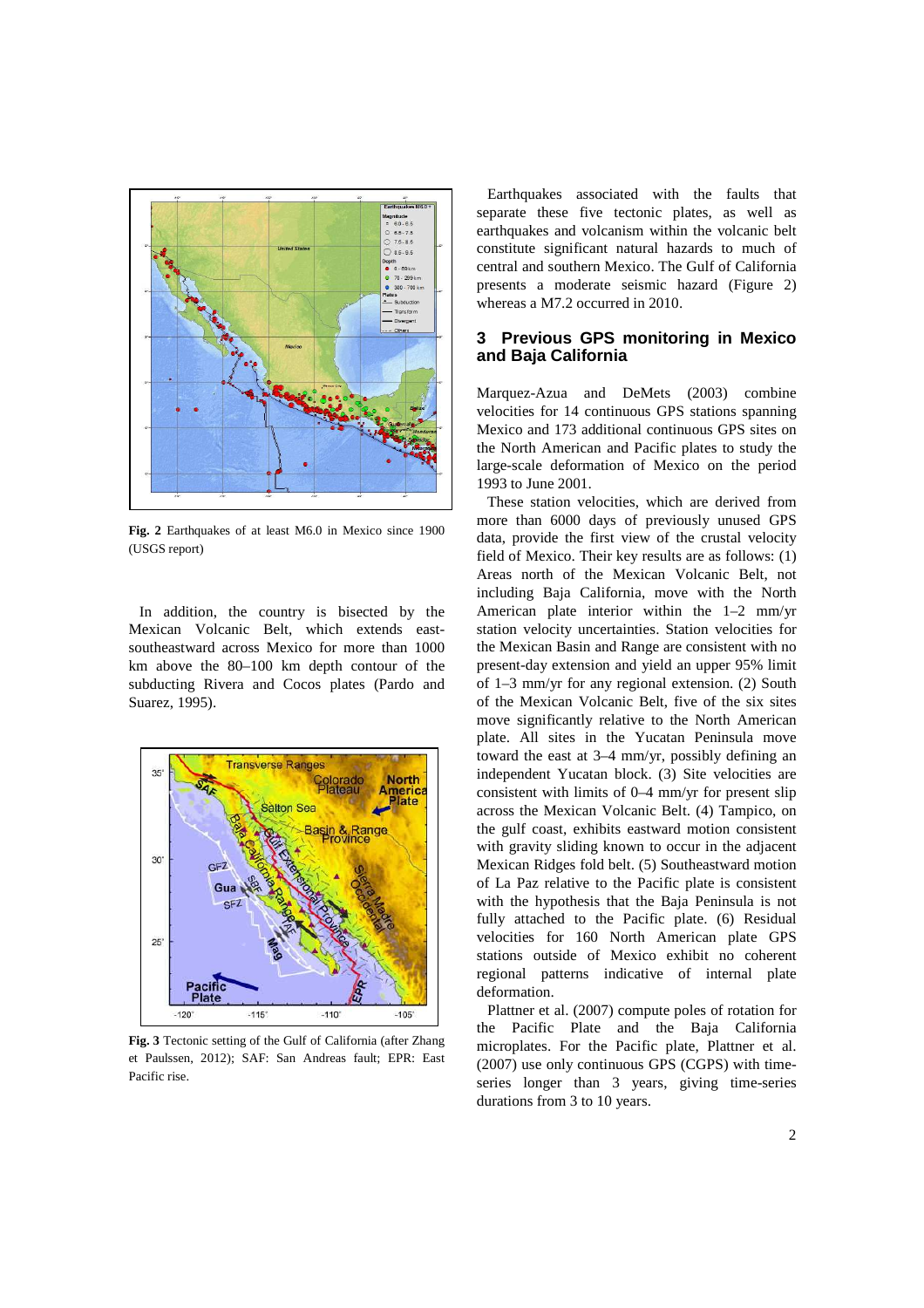Plattner et al. (2007) use also 32 episodic GPS (EGPS) measurements at sites in Baja California. These EGPS data vary from sites with at least three occupation episodes of two and more 24 hour days and a minimum total time span of 6 years since 1993.

Plattner et al. (2007) show that about ~90% of the full North America-Pacific plate relative motion rate (approximately 43–47mm/yr) is accommodated along the Gulf of California.

## **3 GPS network analyzed**

Several permanent GPS stations exist in the studied area. The SOPAC network of continuous GPS sites exists throughout the field area, but CORS network and GPS sites operated for INEGI (Mexico), are concentred in Sonora, Sinaloa, Colima and Baja California states. We delimit our study region as described above to complement survey networks operated by other Institutions (USGS Geological Survey, TLALOC network, Universidad Autónoma de Mexico).

### **4 GPS Data processing**

We analyze the data using the GAMIT software (King and Bock 2010) with standard procedures (Feigl et al. 1993). For each signal, the linear combination (LC) that removes first-order ionospheric phase delays is formed from the two GPS frequencies (Bock et al 1986).



**Fig. 4** Selection of 12 permanent GPS stations in Mexico and United States of America

Double difference LC phase residuals are inspected manually for cycle slips in the phase data, although virtually all cycle slips can be detected and corrected by automatic algorithms.

The GPS data are grouped as daily network solutions, with about 6 to 12 stations in each solution, holding fixed the coordinates of the IGS stations and the satellite ephemerides calculated at the IGS.

### **4 Preliminary results**

We use the tsview is a Matlab script for plotting and editing time series. With tsview display the 3 components of site position, along with a list time series, and analyze time series of positions (Herring, 2003).

The La Paz station (LPAZ in Figure 3) shows a coseismic in relation to the Mayor-Cucapah earthquake (in April 2010 M7.2), south of the U.S.- Mexico border.

# **5 Conclusion**

In order to monitor the tectonic deformation of the Gulf of California, we use GPS measurements over a short period 2010-2015. Further processing of long period of GPS measurements will be performed. Moreover, episodic GPS campaigns should be planned in the states of Baja California, Sonora and Sinaloa (Mexico).



**Fig. 3** Example of time series of positions at LPAZ as shown by the tsview program.